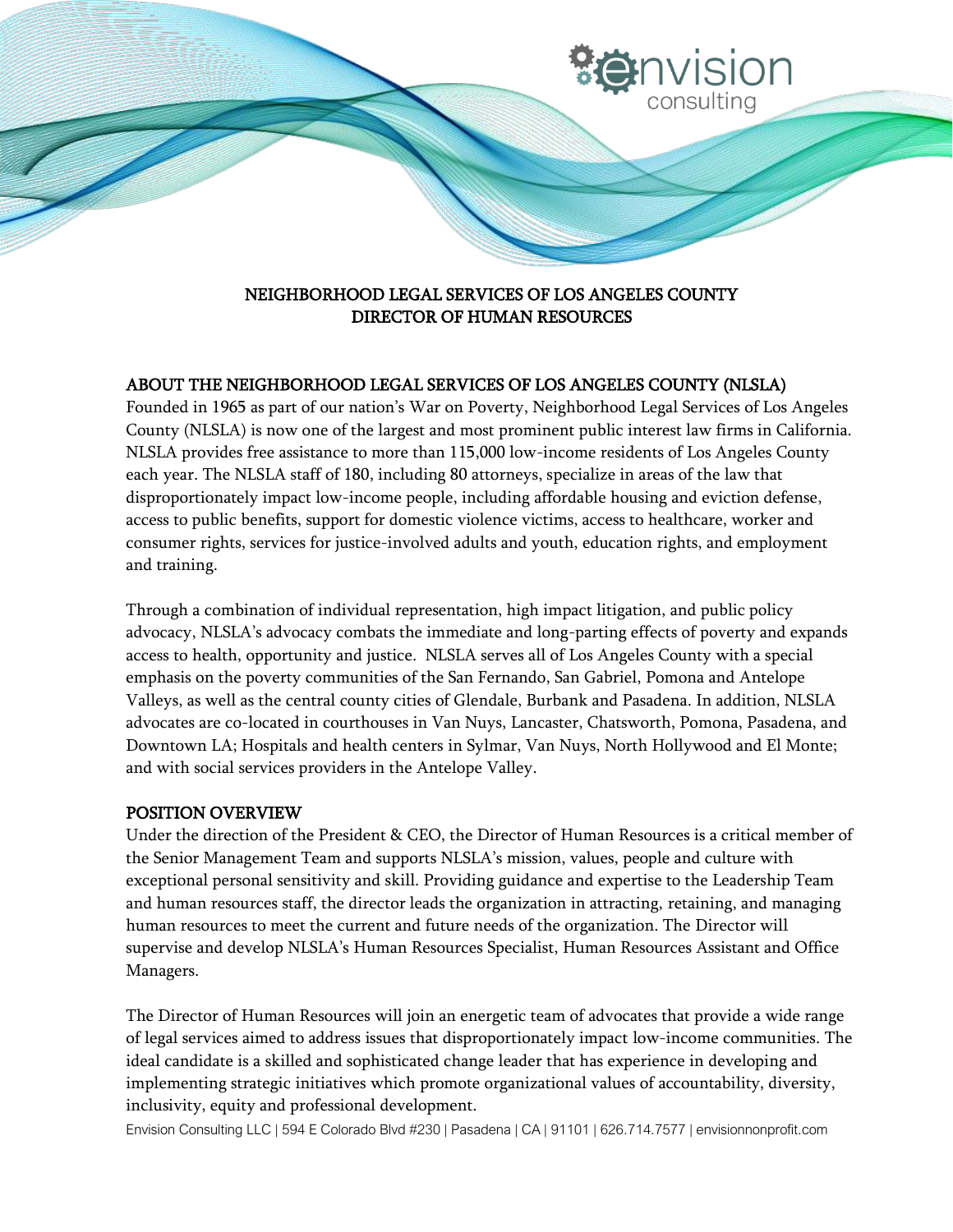# ROLES AND RESPONSIBILITIES

## Organizational Leadership & Strategy

- Leads diversity, equity, and inclusion initiatives.
- Shapes and reinforces a culture that aligns with the organization's values.
- Develops long-term and immediate strategies to attract talent.
- Advises on compensation and benefits to maintain a competitive edge in the employment market.
- Contributes advice and guidance on change management to support sustainable growth and increased impact.
- Develops and implements policies, initiatives, and training to advance the organization's strategic needs.

## Human Resources

- Creates and maintain an effective and efficient Human Resources infrastructure that promotes professional development and supports retention.
- Directs and supports the HR Specialist in the talent acquisition process.
- Directs and supports the HR Assistant in the management of benefits and leave
- Leads performance management and evaluation strategies and processes.
- Designs and operates a human resources information system (HRIS.)
- Coaches leaders in managing others, including development of professional development and work plans, resolving disputes, managing performance issues, etc.
- Provides a welcoming, approachable, and reliable sounding board for employees with concerns, maintaining confidences as appropriate.
- Collaborates with departmental managers to understand the skills and competencies required for open positions as well as future growth of the program.
- Directs the office managers in promoting and maintaining a positive office culture and work environment for staff.
- Conducts research and analysis of organizational trends including review of reports and metrics from the organization's HRIS and talent management system.
- Ensures compliance and manages HR risk.
- Creates and revises employment policies and procedures to comply with federal, state, and local employment laws, regulations.
- Oversees compliance with collective bargaining agreement.
- Collaborates with Labor Counsel and Executive Office to manage risk.